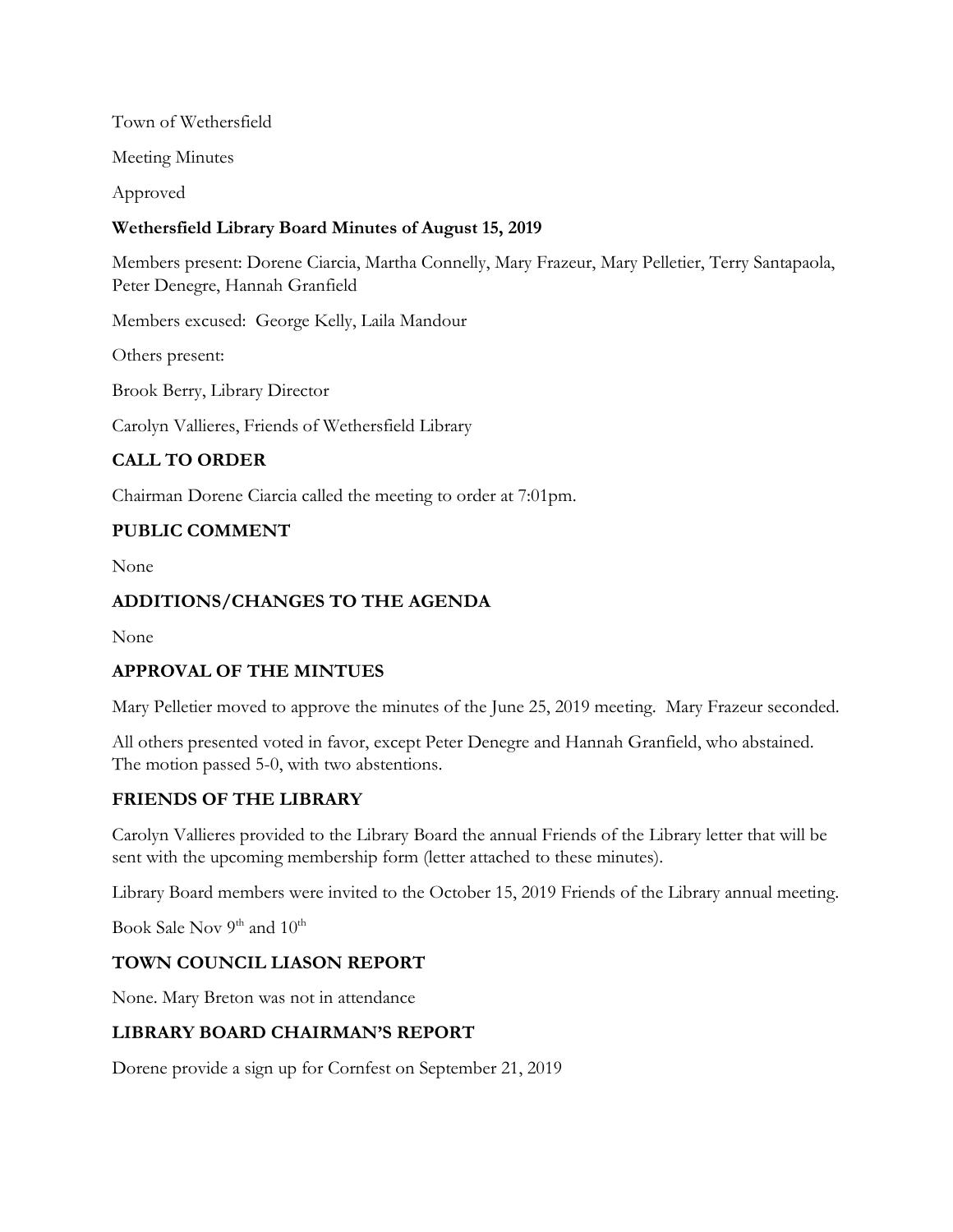#### **LIBRARY DIRECTOR'S REPORT**

Brook passed around an email from a patron who was displeased with the changes in the computer printing (number of free prints and increase of cost).

Brook provided an overview of the past month's numbers. Circulation is up from last year, automatic renewals was a significant factor.

Summer reading is going well.

Staff are currently weeding through books and reaching out to Charites of Hope to pick up prior to the Friends of the Library book sale in the fall. Staff are additionally cleaning the back offices and working with the Town's advisor for Freedom of Information to comply with any laws/rules/regulations.

The new Public Services Manager Elizabeth Morin started on August 12, 2019.

Staff are beginning to focus on the Celebrate Diversity piece of the strategic plan as they prepare programing for the couple of years.

Mango Languages is up and running. Currently a soft launch. The plan is to promote further in the near future.

WiFi equipment will be getting updated.

With the change in the State of Connecticut plastic bags law, effective August 1<sup>st</sup> all plastic library bags were removed and Brook is working with town attorney to review state policy and to see if it applies to the Library.

Brook has reached out to the Town Manager re: the use of the Town Attorney to review current or help draft new Library policies.

### **YEAR-END TRANSFERS**

Martha Connelly moves to recommended that the Town Council approve the transfers of \$1684.67 to the Library's compensated absences account and \$45,000 to the Library's' reserve account, with the remaining unexpended funds lapsing to the Town's general fund balance.

Martha Connelly moved to make the year end transfer. Peter Denegre seconded. Following discussion All present voted in favor.

### **SJOMAN WITHDRAWAL**

Motion to withdraw \$15,000 from the Sjoman account based on the June 30, 2019 statement.

Peter Denegre moved to make the withdrawal of \$15,000 from the Sjoman Account. Martha Connelly seconded. Following discussion all present voted in favor.